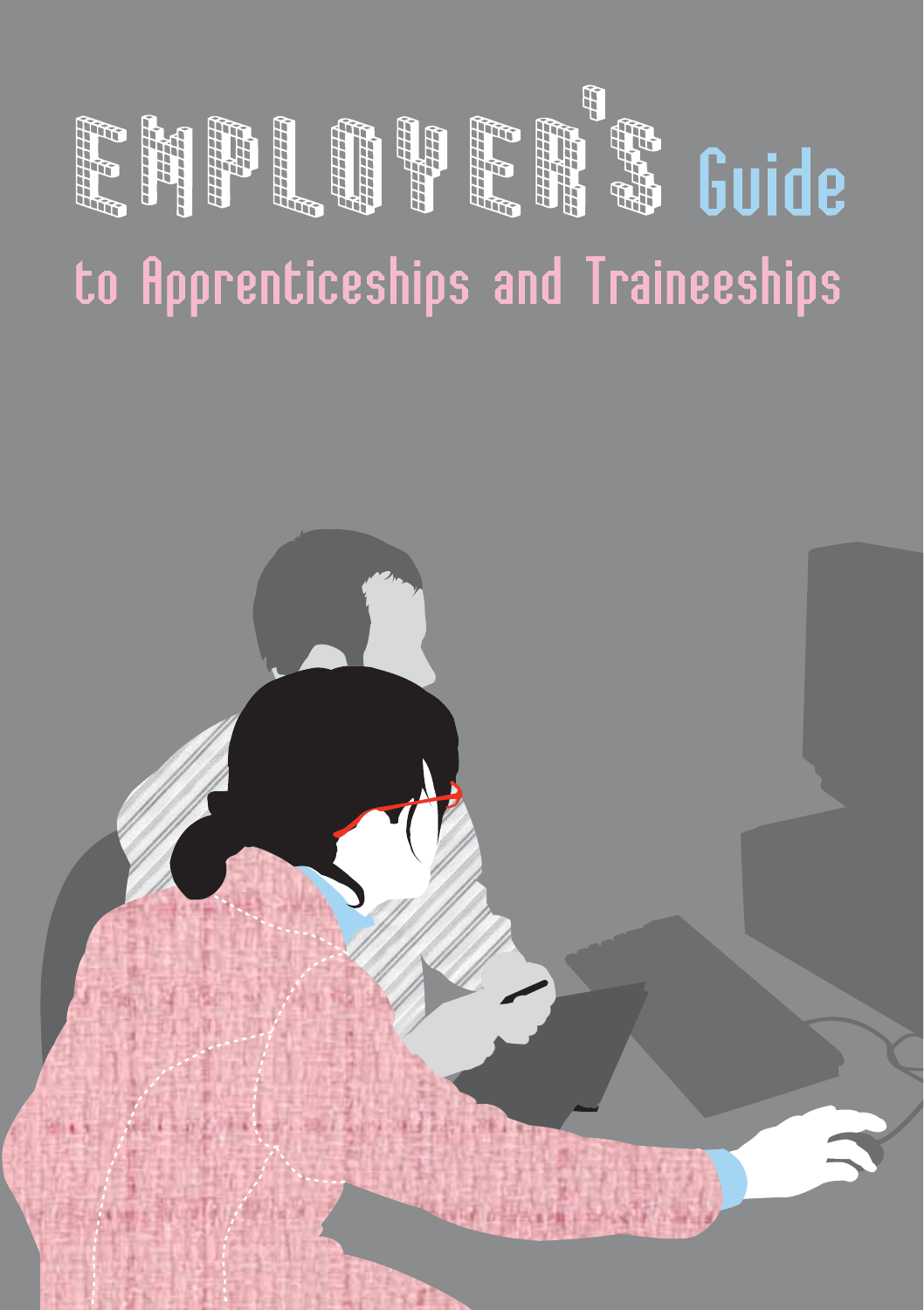Skills Tasmania GPO Box 169, Hobart, 7001, Tasmania Infoline: 6165 6055 www.skills.tas.gov.au March 2014

 $\mathcal{L}$  on  $\mathcal{L}_{\mathcal{S}}$ <br>*Contenting Trainees and Apprentices in the*<br>*3* The Purse of Apprenticeships Sustain the Australian Apprenticeships System 3 The Purpose of the Training System<br>5 Training Arrangement of the Training Contract 5 Training Arrangements<br>7 School-Based Trains <sup>11 anning</sup> in rangomones<br>School-Based Traineeships and Apprenticeships Competency-Based Completion of Traineeships and Apprenticeships <sup>11</sup> Financial Arrangements <sup>13</sup> Support for Employers, Trainees and Apprentices during the Training Contract <sup>15</sup> Who does what in the Australian Apprenticeships System? <sup>18</sup> Important Contacts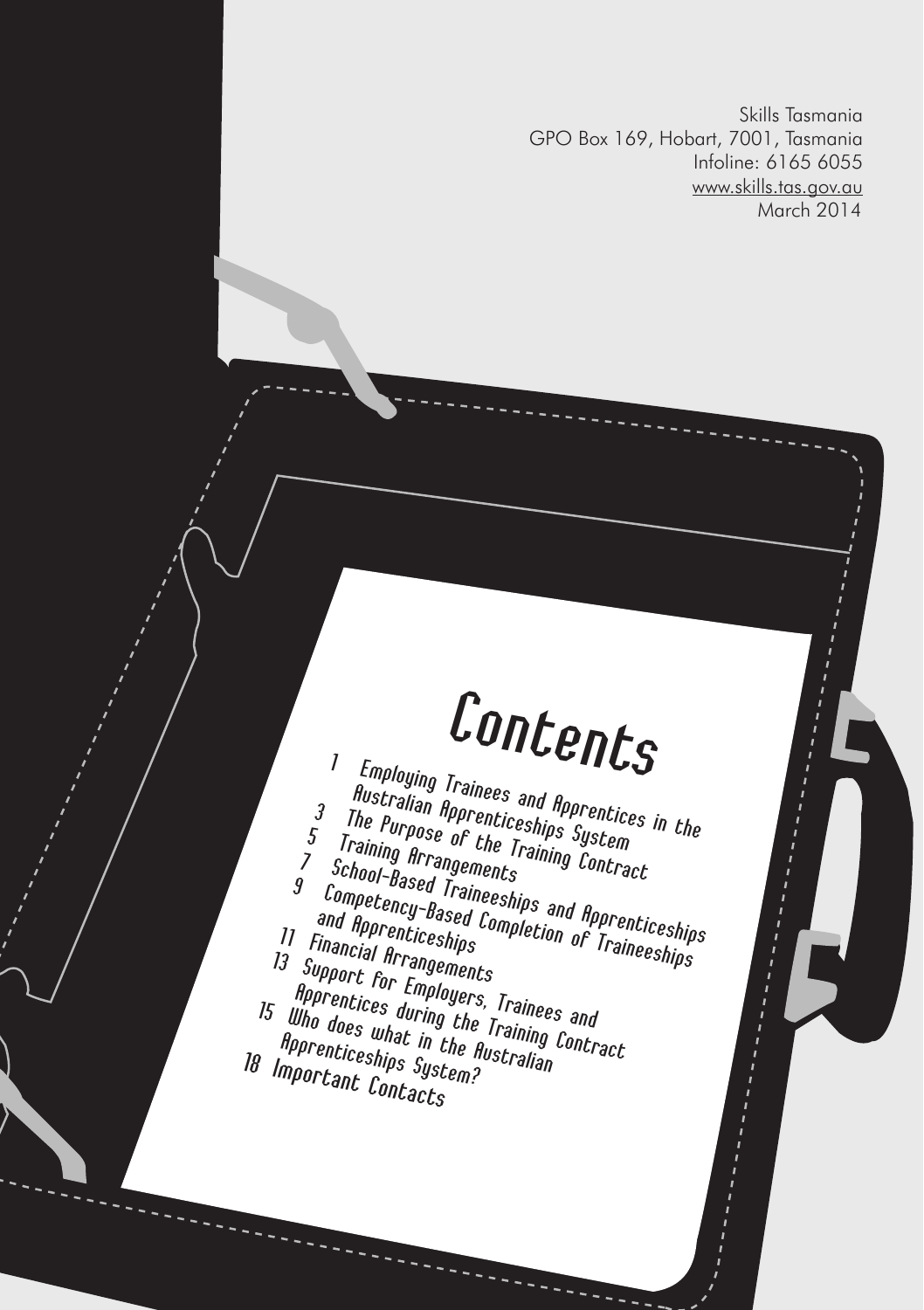

### Employing Trainees and Apprentices in the Australian Apprenticeships System

Australia's national system of training provides high quality, work-based training with qualifications that meet national standards. Under the National Training Framework qualifications obtained under a traineeship or apprenticeship are recognised throughout Australia.

Traineeships and Apprenticeships combine employment with quality structured training and are available in almost all industries. Training generally involves a combination of training in the workplace and off-the-job. Traineeships and apprenticeships are all available on a full-time basis and many can be undertaken part-time. You can also employ a school-based trainee/apprentice on a part-time basis while they are still at school.

When you employ a trainee or apprentice you will need to sign a training contract in accordance with the *Training and Workforce Development Act 2013*. A training contract is a legally binding agreement between an employer and a trainee or apprentice to achieve the qualification stated in the contract. Before you sign the training contract check that both you and your potential trainee or apprentice understand your responsibilities.

This booklet will give you basic information about traineeships and apprenticeships and who can help you employ, train and support your trainee or apprentice.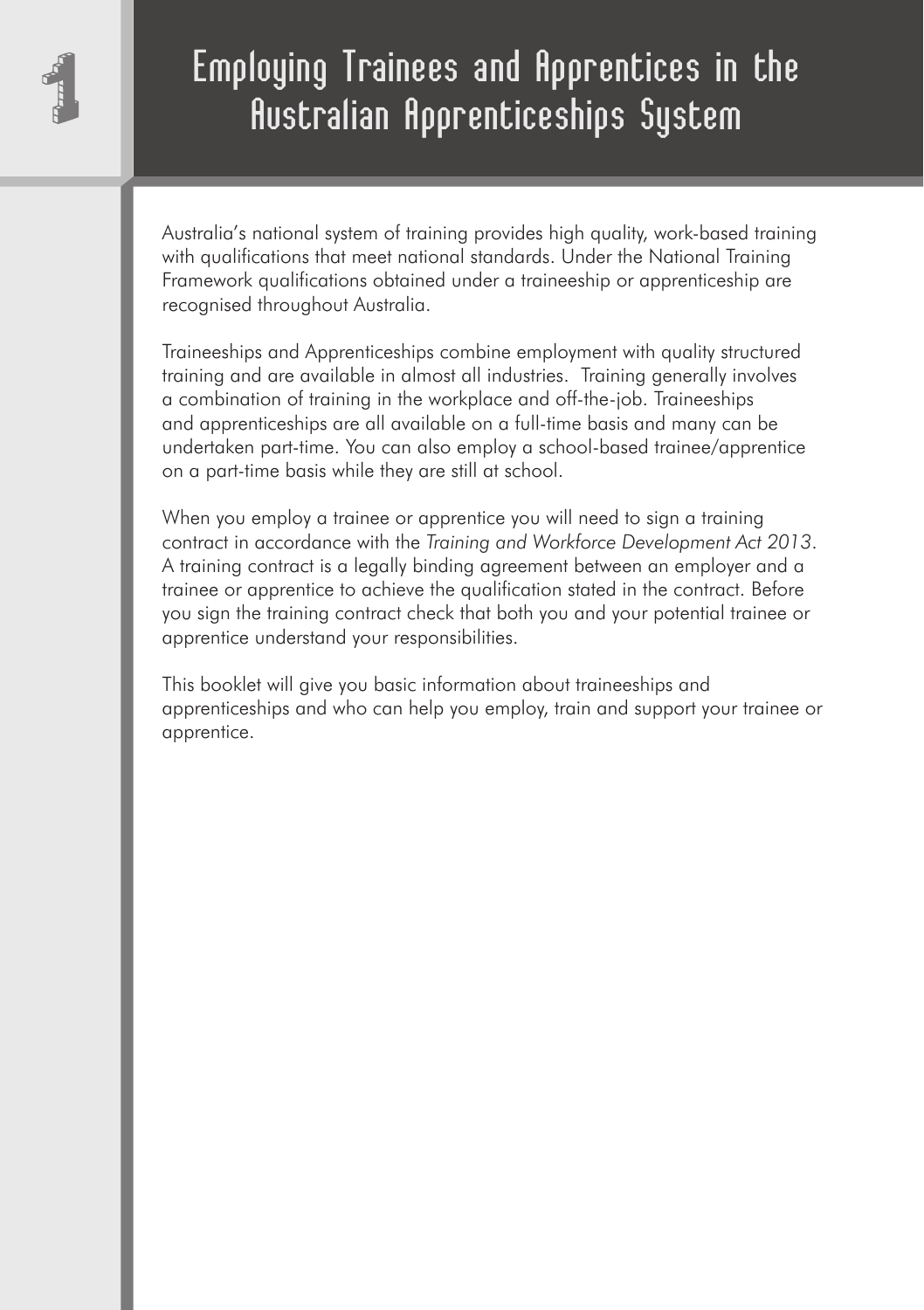

### How to Employ a Trainee or Apprentice

Employing a trainee or apprentice is easy if you follow these steps:

- decide what skills are needed in your business and choose a relevant traineeship or apprenticeship;
- decide whether you want your trainee or apprentice to work full-time or part-time;
- recruit a trainee or apprentice;
- select a Registered Training Organisation to provide training and assessment services;
- contact an Australian Apprenticeships Centre who will guide you through the sign-up process and assist you to complete the training contract;
- commence your trainee or apprentice;
- complete a training plan with your Registered Training Organisation.

#### **When You Employ Apprentices or Trainees**

You aaree to:

- meet your responsibilities as an employer;
- keep them employed for the duration of the training contract;
- • support their training (this includes providing on-the-job training, supervision from competent people, paid time to attend off-the-job training and mentoring);
- provide a safe working environment;
- pay them correctly and adhere to formal conditions of employment.

They agree to:

- work towards the agreed qualification;
- participate in all the required training;
- meet their responsibilities as employees.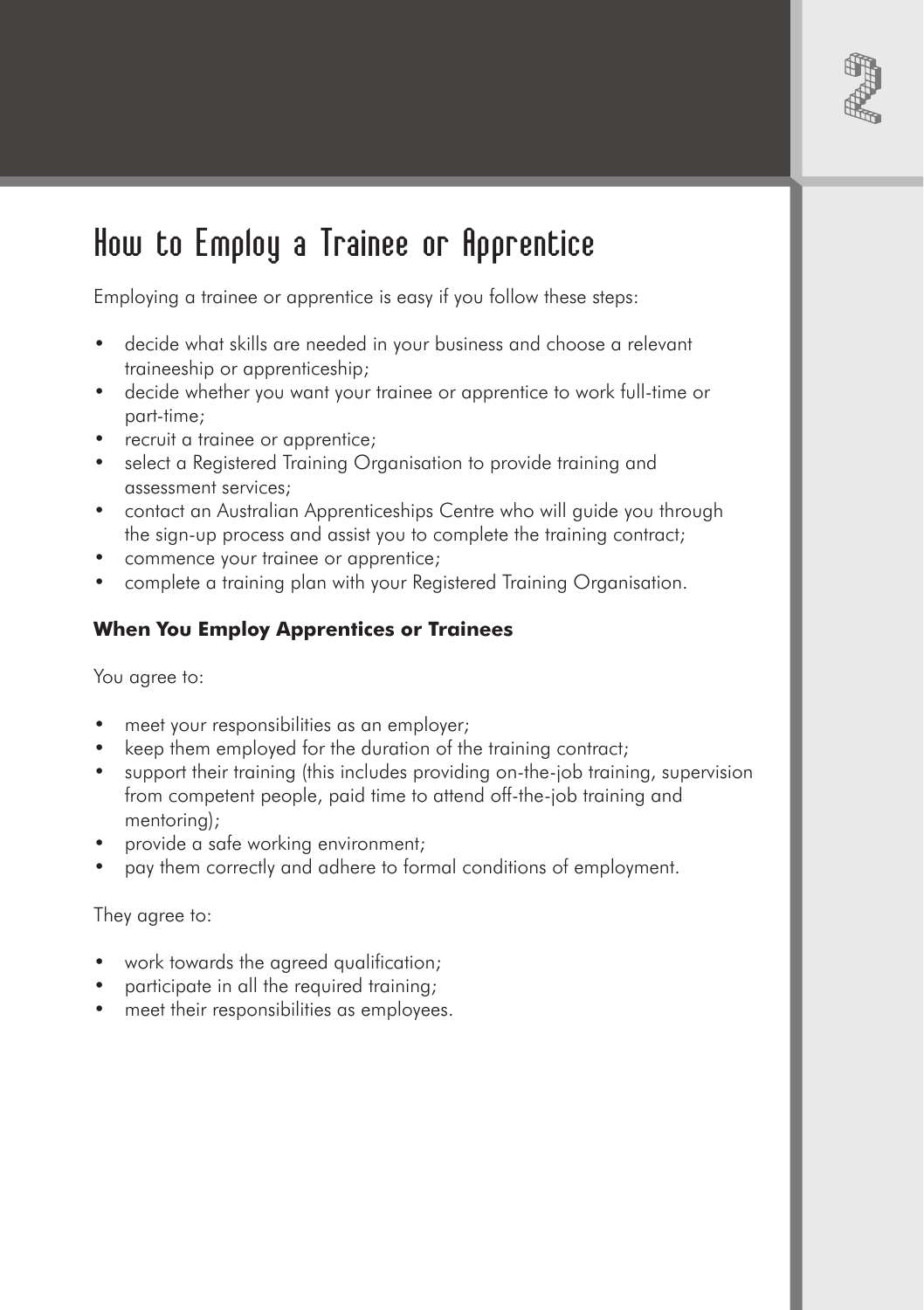

### The Purpose of the Training Contract

A traineeship or apprenticeship is confirmed by a legally binding training contract, which is signed by both the employee and employer. The training contract must be forwarded to Skills Tasmania within 28 days of the commencement date on the training contract. The training contract has to be approved and registered by the Tasmanian Traineeships and Apprenticeships Committee (TTAC) before it has any legal effect.

The Training Contract contains:

- training contract obligations of the employer and trainee or apprentice;
- contact details of the employer and trainee or apprentice;
- the qualification to be obtained;
- the duration of the training contract;
- the probation period;
- details of the registered training organisation which will deliver the training and assessment services;
- industrial arrangements under which the trainee or apprentice will be employed;
- information for national statistical purposes;
- employment arrangements (full-time, part-time or school-based);
- previous qualifications of the trainee or apprentice.

### Probation Period

A probation period applies to all training contracts. Make sure that you are aware of the probation period that applies when you sign the training contract. The probation period gives you and your trainee or apprentice time to work together and decide whether to continue with the training contract. The probation period may be extended provided application is made before expiry of the probation period.

The training contract may be cancelled by either party during the probation period. You are required to follow normal industrial relations practices if you terminate the employment of a trainee or apprentice.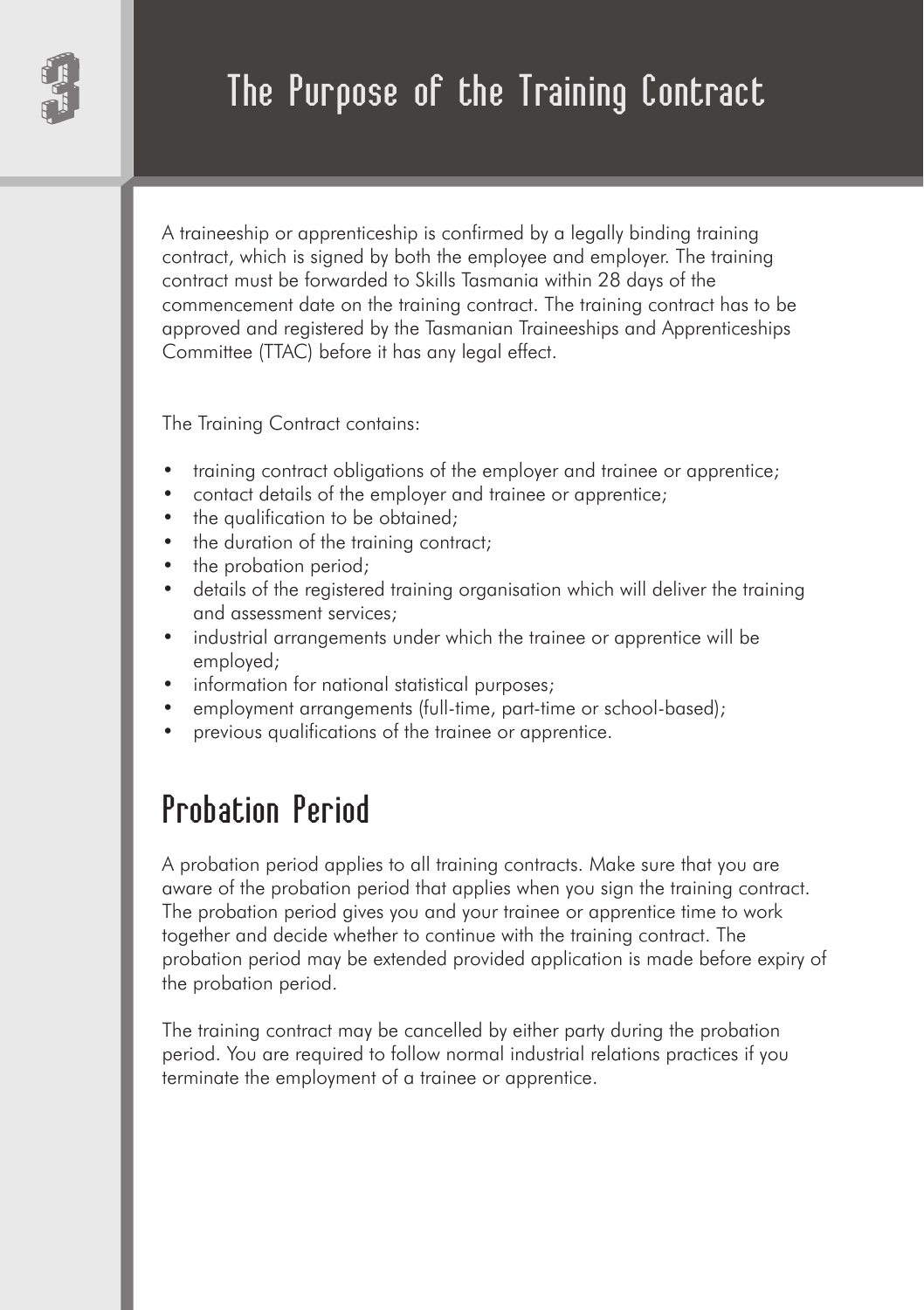

### Changes to the Training Contract

If you want to change your training contract in any way you should apply to the Tasmanian Traineeships and Apprenticeships Committee (TTAC) for approval to do so. Changes may include:

- cancelling the training contract;
- suspending the contract due to sickness or work shortage;
- choosing a different qualification that may be more appropriate to your workplace;
- varying hours of employment;
- extending the training contract;
- changing to a different registered training organisation;
- change of business ownership.

You cannot terminate your trainee's or apprentice's employment without receiving TTAC approval.

If you or your trainee/apprentice requires a change to your training contract you should contact your Australian Apprenticeships Centre who will assist you to complete the required application form.

### Change of Business Ownership

If you employ trainees and apprentices and you sell the business or any part of the business, any training contract which forms part of the business sold is transferred to the purchaser.

This means that the training contract that you have signed with your trainee or apprentice under Section 33 (2) of the *Training and Workforce Development Act 2013* must be transferred as part of the sale of the business.

Your Australian Apprenticeships Centre will assist you to complete the required application forms. If you have any questions contact Skills Tasmania on 6233 7740.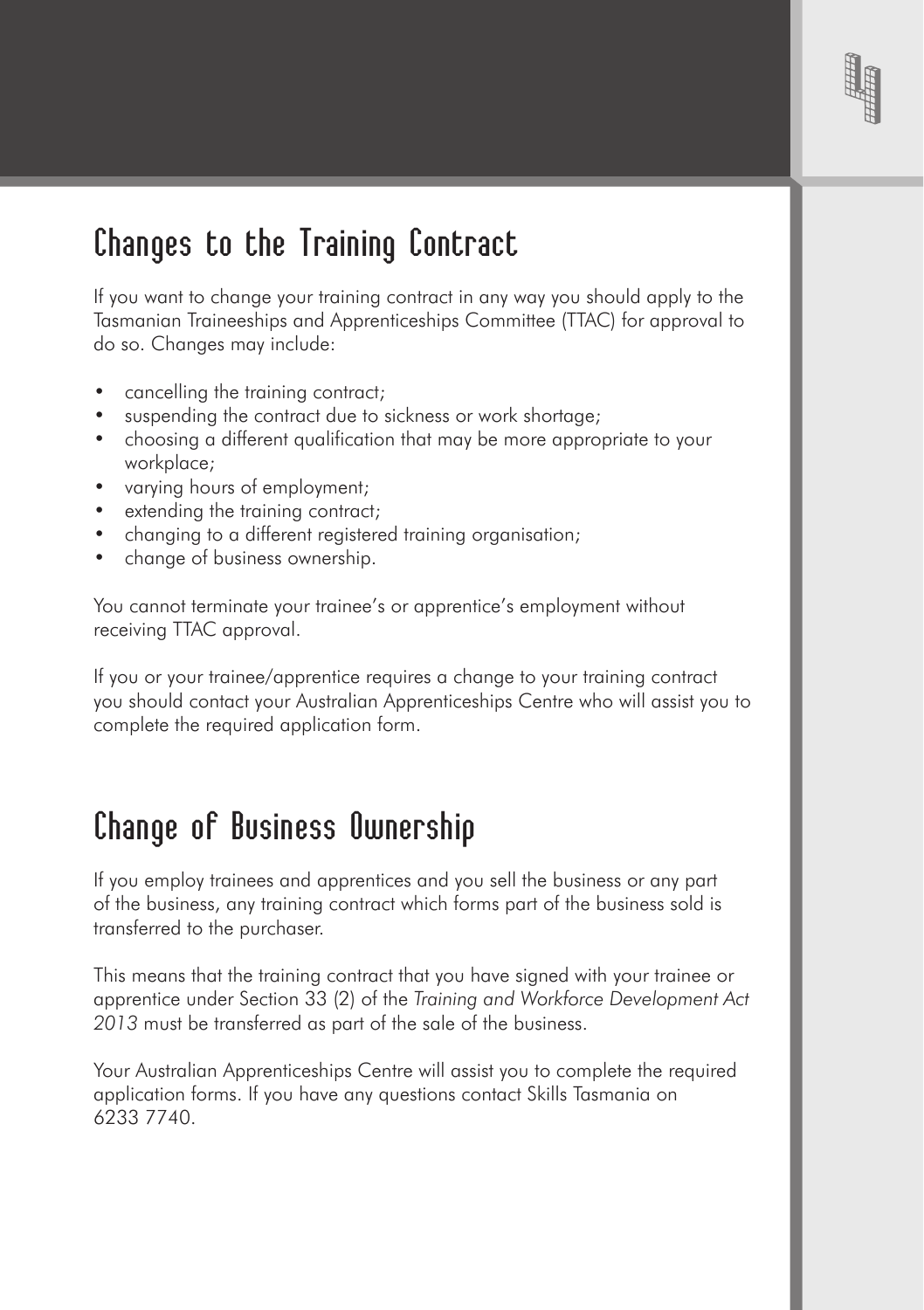### Choosing a Registered Training Organisation

By the time you sign a training contract you and your trainee or apprentice should have chosen a registered training organisation who will work with you throughout the traineeship or apprenticeship.

Registered training organisations are required to meet the Australian Skills Quality Authority; Standards for National VET Regulator (NVR) before they are able to provide training and assessment services for trainees and apprentices.

Your Australian Apprenticeships Centre can help you and your trainee/apprentice by providing a list of training organisations registered to deliver the qualification you need. If you'd like to do your own research, the training.gov.au website has a list of registered training organisations and the qualifications they are registered to deliver.

The registered training organisation that you choose will work with you and your trainee or apprentice to develop a training plan, assess your trainee's or apprentice's achievement of skills and issue a qualification when the qualification requirements are successfully achieved. Registered training organisations will try to be flexible to meet any special needs for your situation.

### The training your trainee or apprentice will undertake

Your trainee or apprentice will be enrolled in a training program leading to a nationally recognised qualification.

You should be aware of the nominal duration of the training contract which is the timeframe in which the qualification can normally be achieved.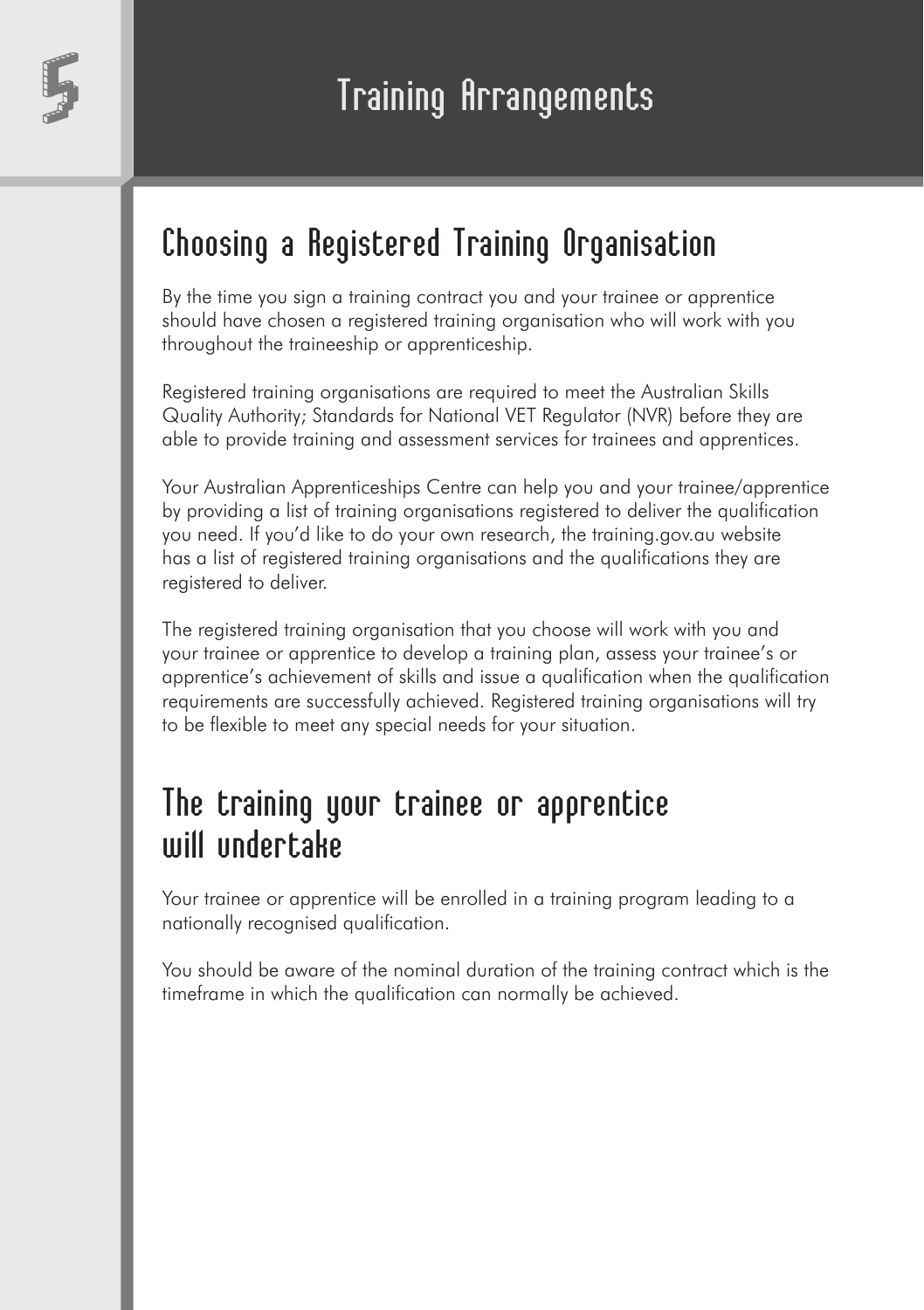

There is often a range of qualifications suitable to meet the needs of your business and your trainee or apprentice. Your trainee or apprentice may also be able to progress to higher levels under traineeship or apprenticeship arrangements.

Discuss with your Registered Training Organisation:

- the skills you need your trainee or apprentice to learn
- training methods that will suit your workplace and your trainee or apprentice
- what training will need to be delivered in your workplace as part of your trainee's or apprentice's work
- what training will need to be delivered off-the-job
- what learning assistance is available for your trainee or apprentice (e.g. help with maths, reading or writing)
- who will assess the trainee or apprentice and when the assessment will take place
- arrangements for feedback or progress reports about your trainee's or apprentice's training.

### Training Plan

Your registered training organisation is required to contact you within three months of the contract being registered by Skills Tasmania to work with you and your trainee or apprentice to develop a detailed training plan. The plan should include:

- what qualification your trainee or apprentice is working to achieve
- what training your trainee or apprentice needs to undertake
- who will deliver the training
- what training will be undertaken in the workplace
- what training will take place off-the-job
- when and how the training will be assessed and monitored.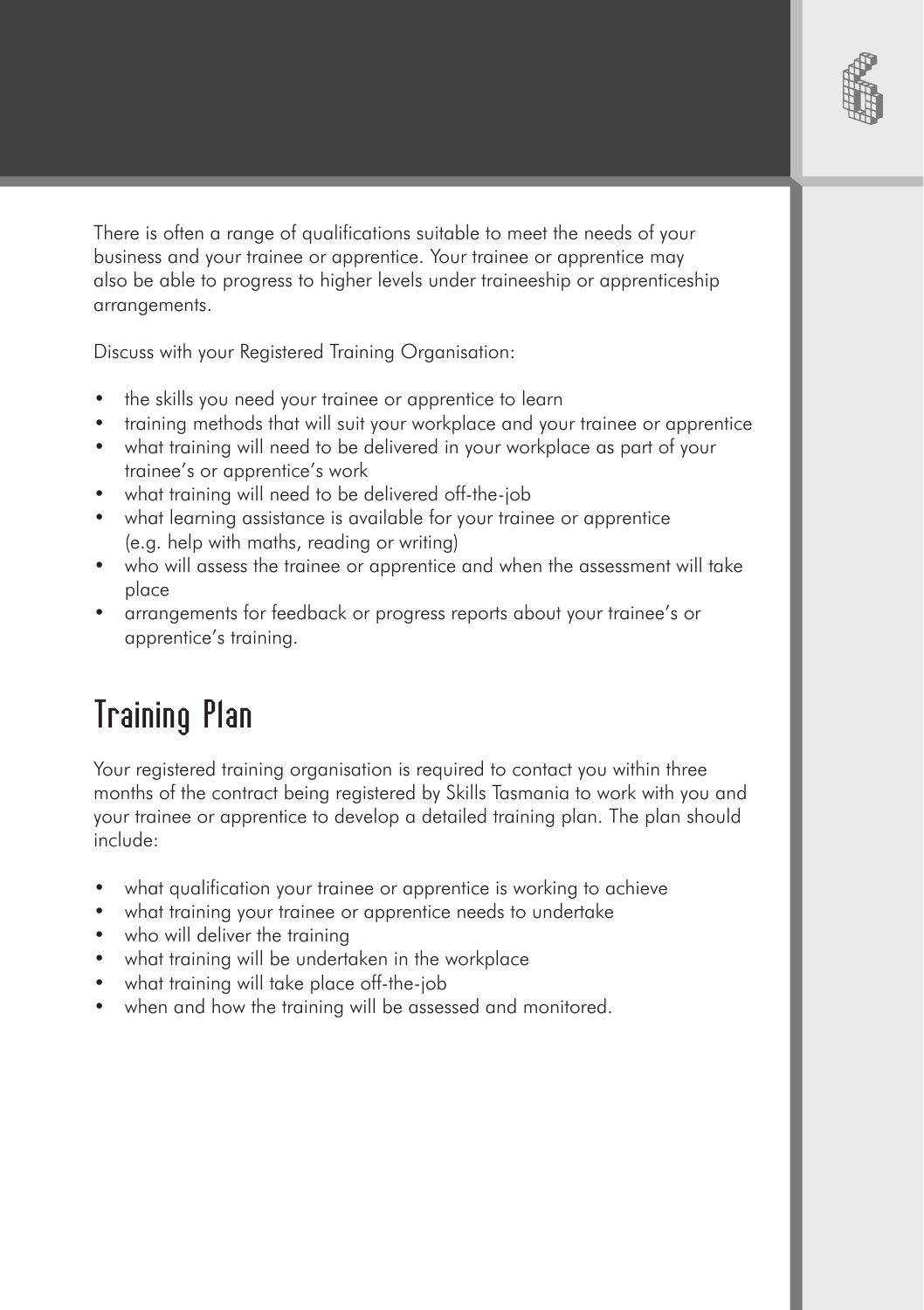

## School-Based Traineeships and Apprenticeships

A school-based traineeship or apprenticeship allows year 10, 11 and 12 students to undertake a vocational education and training (VET) qualification as a trainee or apprentice while still attending school. The school-based trainee or apprentice will attend school, study towards the Tasmanian Certificate of Education (TCE), at the same time as undertaking a nationally recognised qualification while in paid employment.

### Responsibilities

**The Employer** ensures the school based trainee/apprentice undertakes:

- Between 7.5 -15 hours of paid employment per week in term time
- Between 720 900 hours of paid employment per year, i.e. extra hours are worked in the school holidays
- Hours of work are negotiated between the employer and trainee/apprentice

#### **The School** ensures:

- 600 800 hours of TCE study at school or college each year in year 11 or 12
- • Normally 3 or 4 TCE subjects per year are undertaken in year 11 or 12
- Timetables are negotiated between the student and the college.

For year 10 students, the school will organise their timetable on an individual basis. Students should be enrolled in core subjects and only some electives, not all.

**The Registered Training Organisation (RTO)** ensures the school-based trainee/apprentice undertakes:

- A training program leading into a nationally recognised qualification.
- A training plan that is negotiated with the trainee/apprentice, RTO and employer. The training plan specifies training to be undertaken in the workplace and off-the-job and clarifies the training expectations of each party.
- A report is prepared in July for the school on the progress of the school-based traineeship/apprenticeship.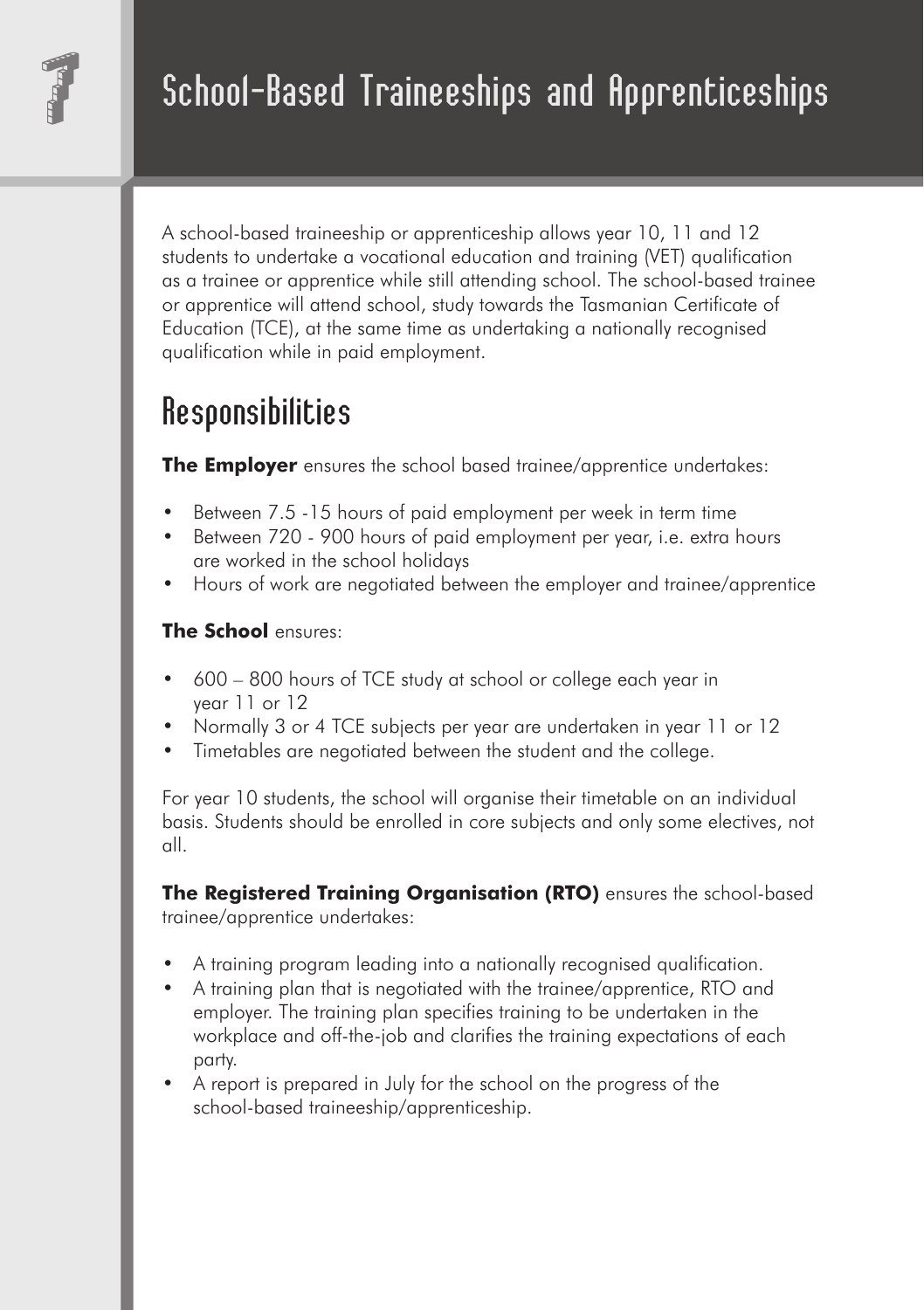

#### **A School-Based Trainee or Apprentice** must:

- Attend all school or college classes
- Inform the employer, school or RTO if ill or unable to attend.
- Attend off-the-job training as organised.
- • Discuss any difficulties (work, training or school) with the school-based traineeship/apprenticeship contact person in the school/college so matters can be resolved quickly.
- Commit to making the best of both opportunities work and school.
- Year 10 students undertaking a school-based traineeship or apprenticeship will sign a training contract that commits them to at least year 11.

Employers should contact an Australian Apprenticeships Centre (AAC) to sign-up a school-based traineeship or apprenticeship.

If the duration of the training contract continues past the student's completion of school, the training contract will be converted into either a full-time or part-time training contract.

More information on school-based traineeships and apprenticeships is available on our website at:

www.skills.tas.gov.au/apprenticeshipstraineeships/schoolbased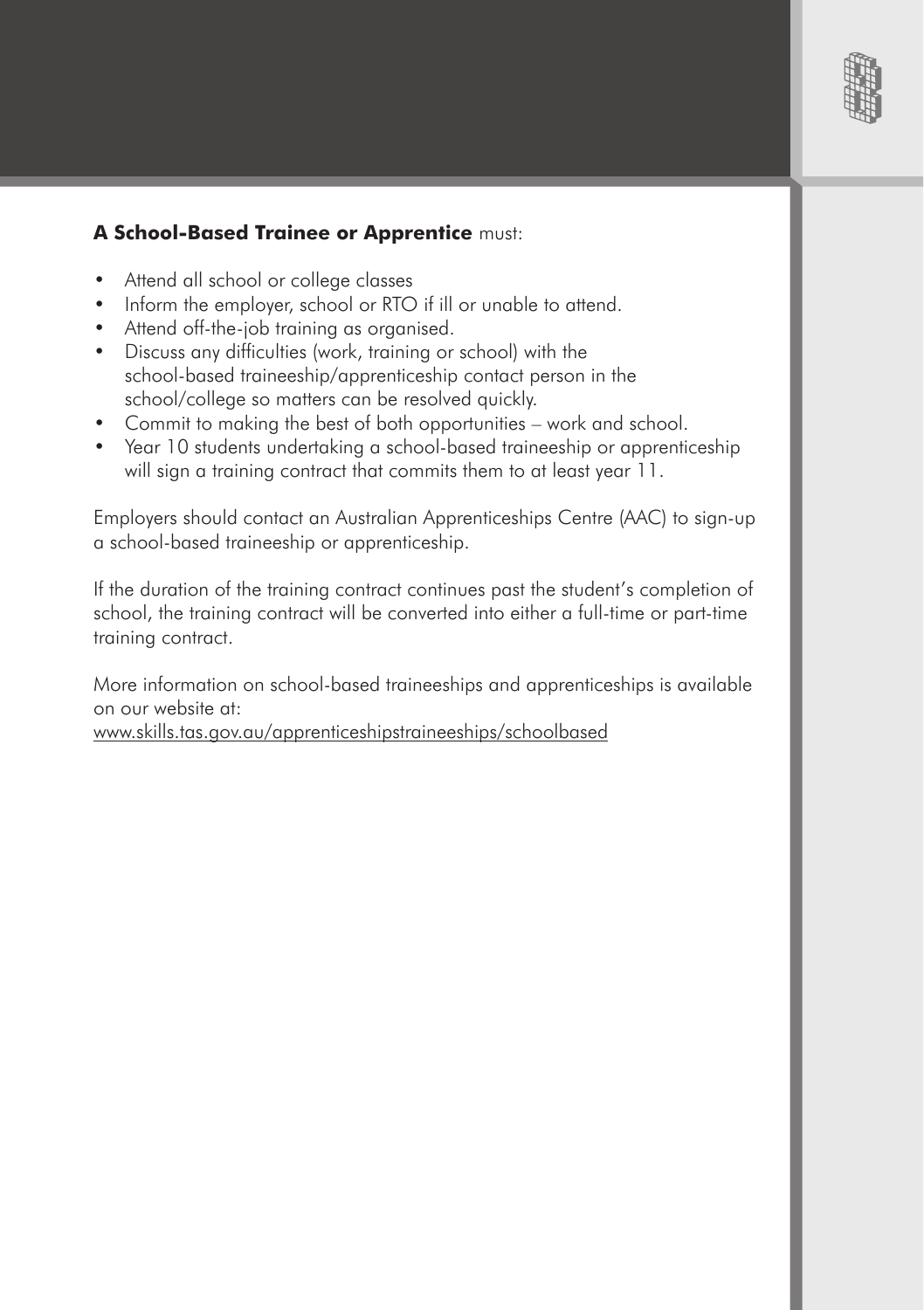

### Competency-Based Completion of Traineeships and Apprenticeships

When you and your trainee/apprentice enter into a traineeship or apprenticeship, the contract will require an estimated duration which is referred to as the "nominal duration". It is only an indication of the time your trainee or apprentice may take to complete the qualification. Your trainee or apprentice may either finish earlier than this time or it may take longer. The length of the contract will differ from person to person based on previous experience, previous training and how quickly they learn the skills needed for the traineeship or apprenticeship. These requirements are outlined by the Tasmanian Traineeships and Apprenticeships Committee (TTAC) *Guideline 10 - Competency-Based Completion of Traineeships and Apprenticeships*.

Your registered training organisation will work closely with you and your trainee/ apprentice at the beginning of the traineeship or apprenticeship to develop a comprehensive training plan. The training plan will clearly map out the training and assessment that will need to be undertaken to achieve the qualification. It is very important that this training plan is reviewed and updated on a regular basis during the contract period and that you and your trainee/apprentice are aware of when and how they will be trained and assessed and if this will take place onthe-job or off-the-job or a combination of both.

If your trainee/apprentice is assessed as competent by your registered training organisation and either you or your trainee/apprentice do not believe they are competent to do this work, it is very important that you and your trainee/ apprentice talk to your assessor and discuss why you don't feel your trainee/ apprentice has the skills yet. Your assessor can then go through the assessment decision with you and your trainee/apprentice and see if there are any skills gaps against the unit of competency and, if so, organise some more training.

Near the end of the traineeship/apprenticeship your registered training organisation will advise you and your trainee/apprentice that the final assessment is due. Once the final assessment has been completed and your trainee/apprentice is deemed competent, your trainee/apprentice will be eligible to receive their full qualification from the registered training organisation. Your registered training organisation will notify Skills Tasmania of their completion date which will automatically complete the traineeship or apprenticeship.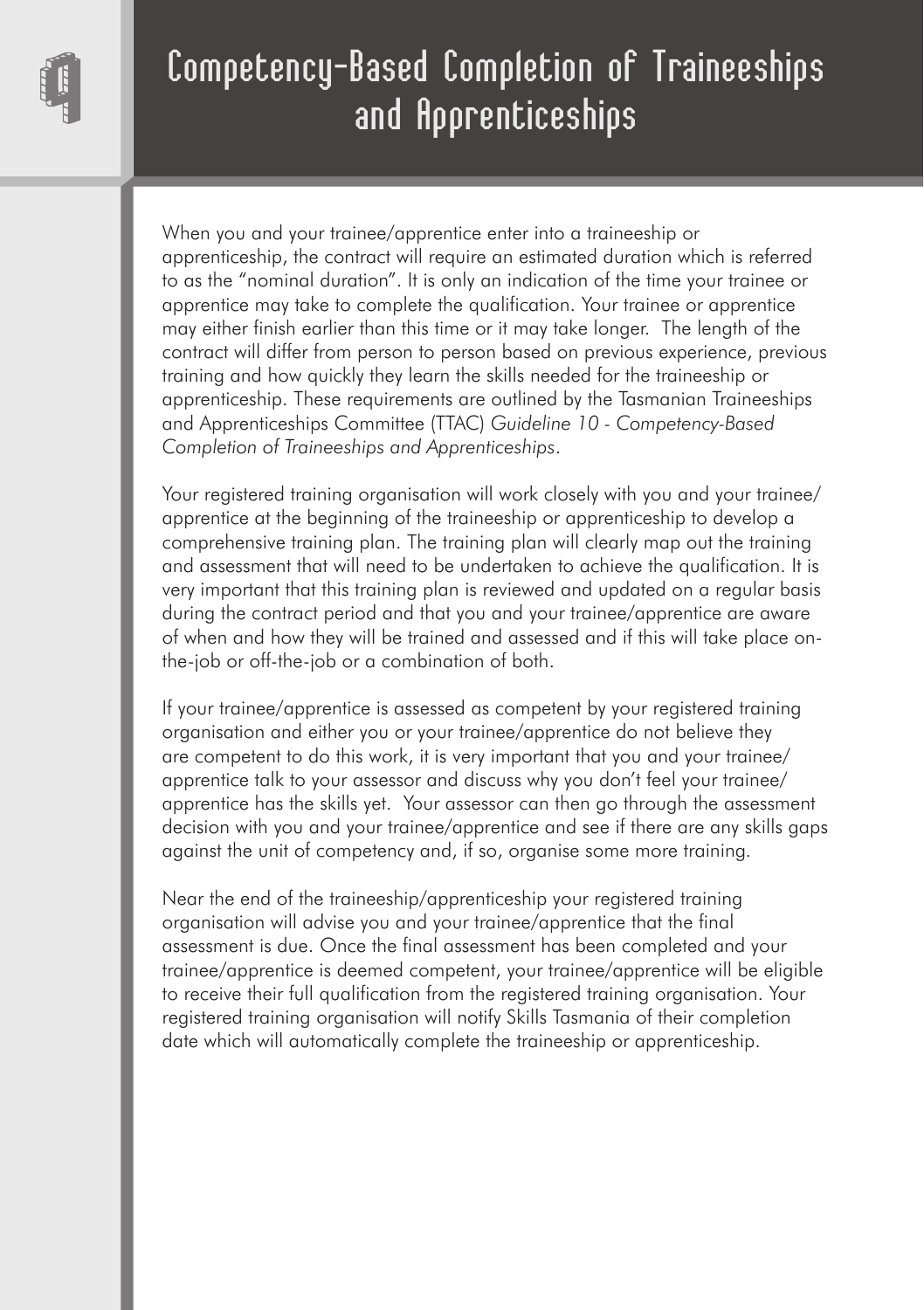

Exceptions to this Guideline applies to apprentices in both the Plumbing and Electrical Trades.

For further details regarding this policy please visit the Skills Tasmania website at: www.skills.tas.gov.au/skillstas/systemtas/ttac and look for the guideline titled: '*Guideline 10 – Competency-Based Completion of Traineeships and Apprenticeships*'.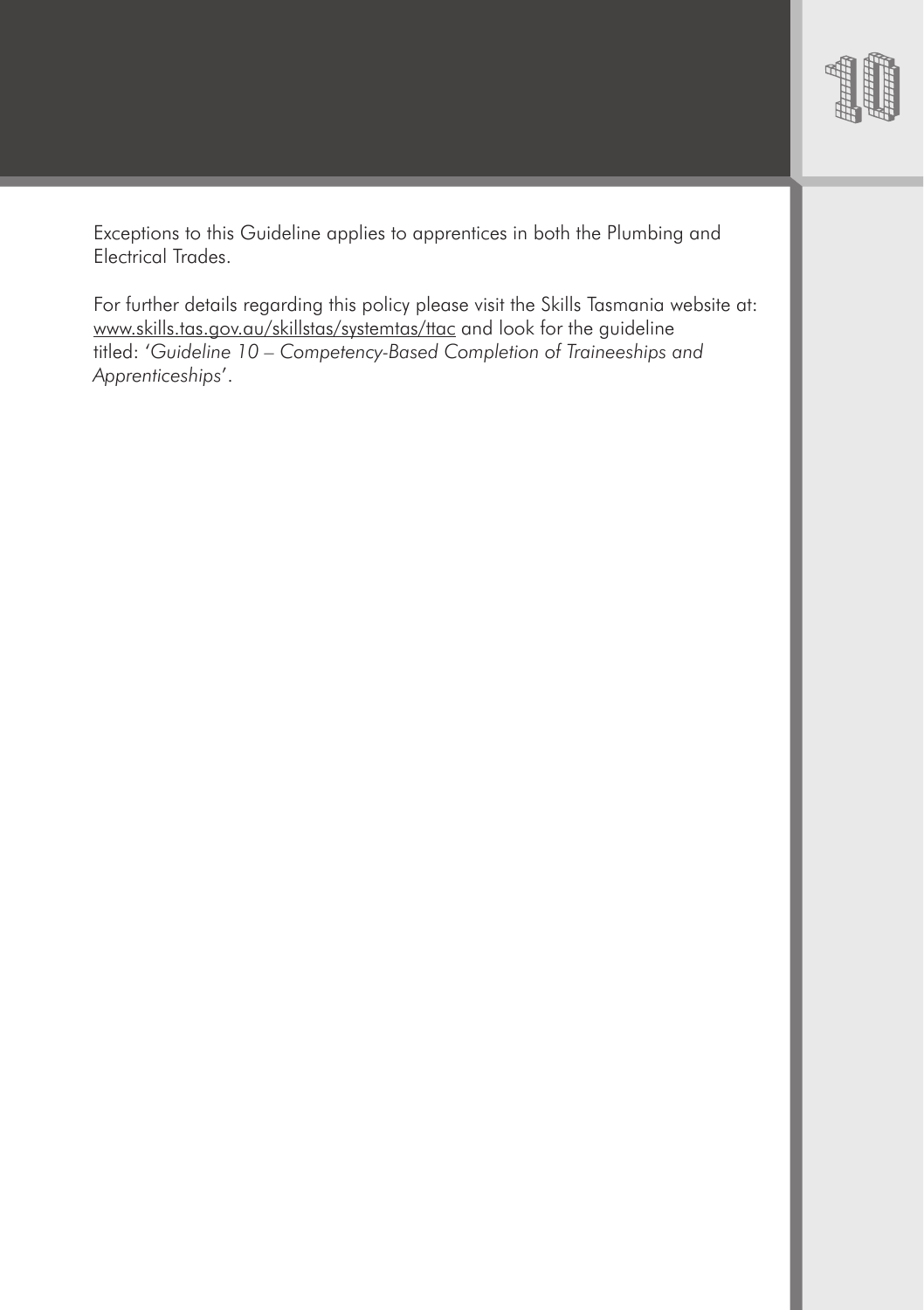

### Funding your Trainee's or Apprentice's Training

In many cases, the Tasmanian Government, through Skills Tasmania, funds the training your trainee or apprentice will undertake. Priorities for State funding are set each year, according to the identified need for skills in the State. Skills Tasmania usually provides funds only for training new employees in your business. Payment for training goes directly to the registered training organisation named in your training contract.

You can take on a trainee or apprentice in a qualification that is not funded by the State Government, but you will need to make arrangements to pay for training and assessment services provided by the registered training organisation. Your registered training organisation should advise you of any fees or charges that will apply to you or your trainee or apprentice.

Before you sign a training contract you should be clear on what financial arrangements apply to the traineeship or apprenticeship.

### Wages of your trainee or apprentice

The wages payable to trainees and apprentices are often lower than a full wage rate in recognition of the time the trainee or apprentice spends in structured training both on and off-the-job.

The employment conditions of existing full-time or part-time workers who undertake training under a training contract should be unchanged.

You can obtain information on employment conditions and rates of pay for industrial awards by contacting Fair Work Ombudsman on 13 13 94 or by visiting their website at www.fairwork.gov.au. You will need to provide them with details of the traineeship or apprenticeship being undertaken such as the qualification and nominal duration.

It is your responsibility as the employer to ensure your trainee or apprentice is paid according to the appropriate industrial arrangement.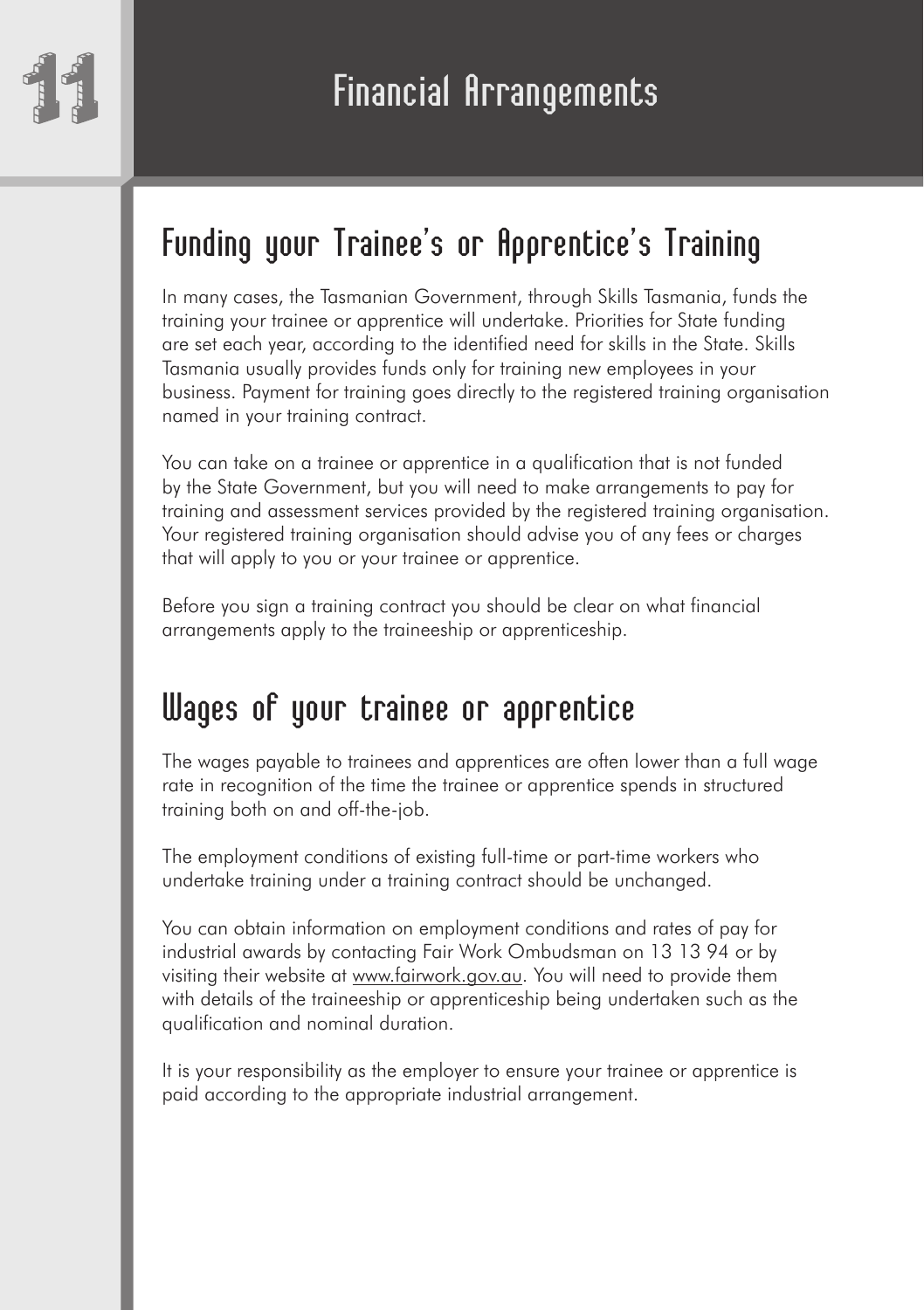

### Financial incentives that might flow to you, as an employer, when employing a trainee or apprentice

If your trainee or apprentice meets eligibility requirements, you may be eligible to receive employer incentives from the Australian Government.

Sometimes there are additional, special purpose subsidies available to you as an employer. You should ask your Australian Apprenticeships Centre about these.

Conditions under which financial incentives apply vary considerably. It is essential that you clarify those that apply to each individual traineeship and apprenticeship.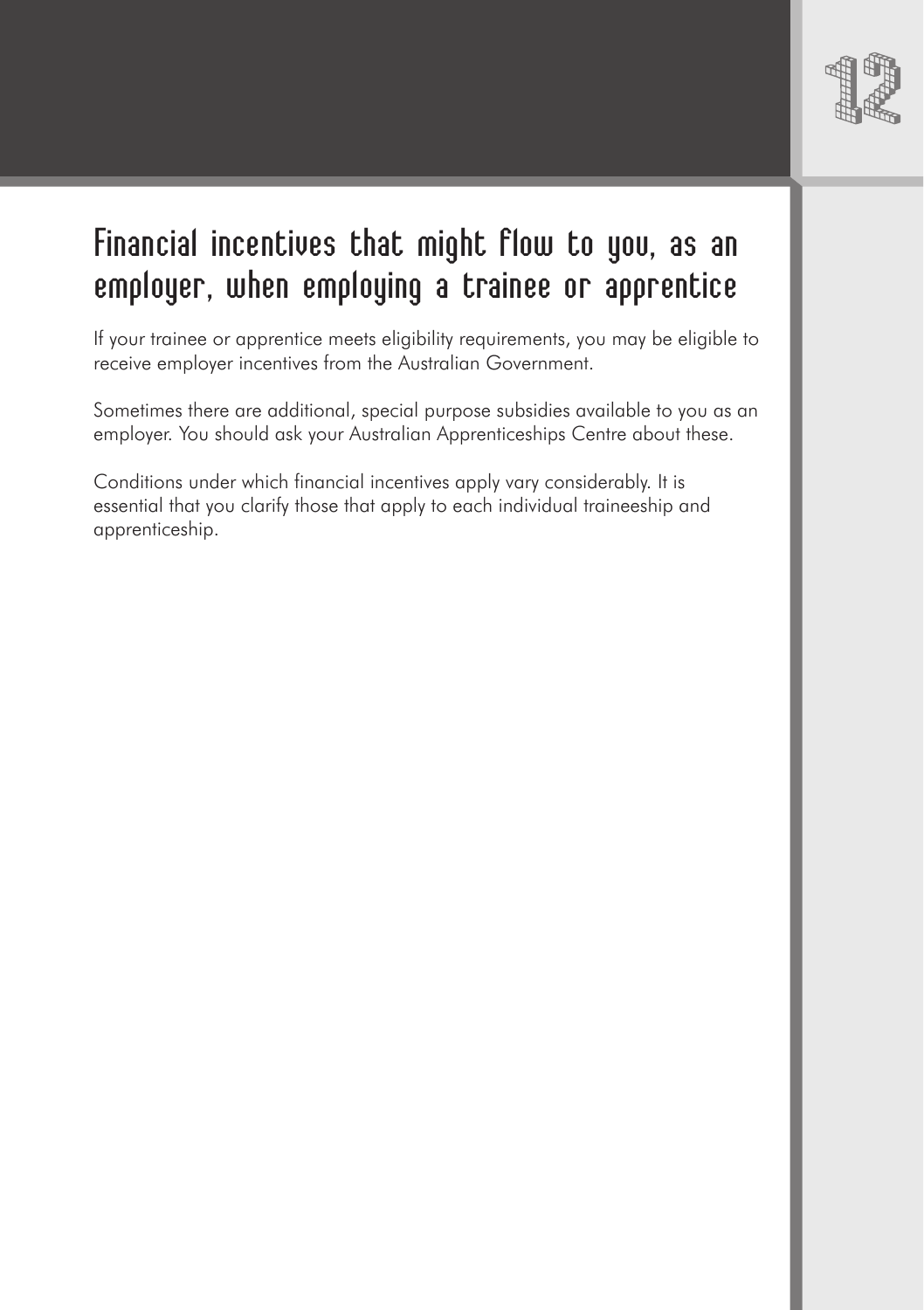

### Support for Employers, Trainees and Apprentices during the Training Contract

Your first point of contact is your Australian Apprenticeships Centre. They may either help you or refer you to the appropriate authority.

You can also contact Skills Tasmania on 6233 7740, for information and advice or to arrange assistance from a Training Consultant. Training Consultants are located in Hobart, Launceston and Devonport.

### Who to contact about:

### **Training**

If you have problems regarding training you should first contact your registered training organisation. If you still have concerns contact Skills Tasmania on 6233 7740.

#### **Problems with your trainee's or apprentice's work performance**

Contact Skills Tasmania on 6233 7740 or your Australian Apprenticeships Centre.

#### **A dispute with your trainee or apprentice**

If you need any assistance to resolve a dispute with your trainee or apprentice contact a Skills Tasmania Training Consultant on 6233 7740. You will be referred to a Training Consultant in your area.

#### **Changes to your training contract**

For advice on any issues regarding your training contract contact your Australian Apprenticeships Centre first.

If you want to change your training contract in any way you should apply to the Tasmanian Traineeships and Apprenticeships Committee (TTAC) for approval to do so. Your Australian Apprenticeships Centre will assist you to complete the required application forms to submit to TTAC. You should not terminate your trainee's or apprentice's employment without receiving TTAC approval to cancel your training contract.

If you have any questions contact Skills Tasmania on 6233 7740.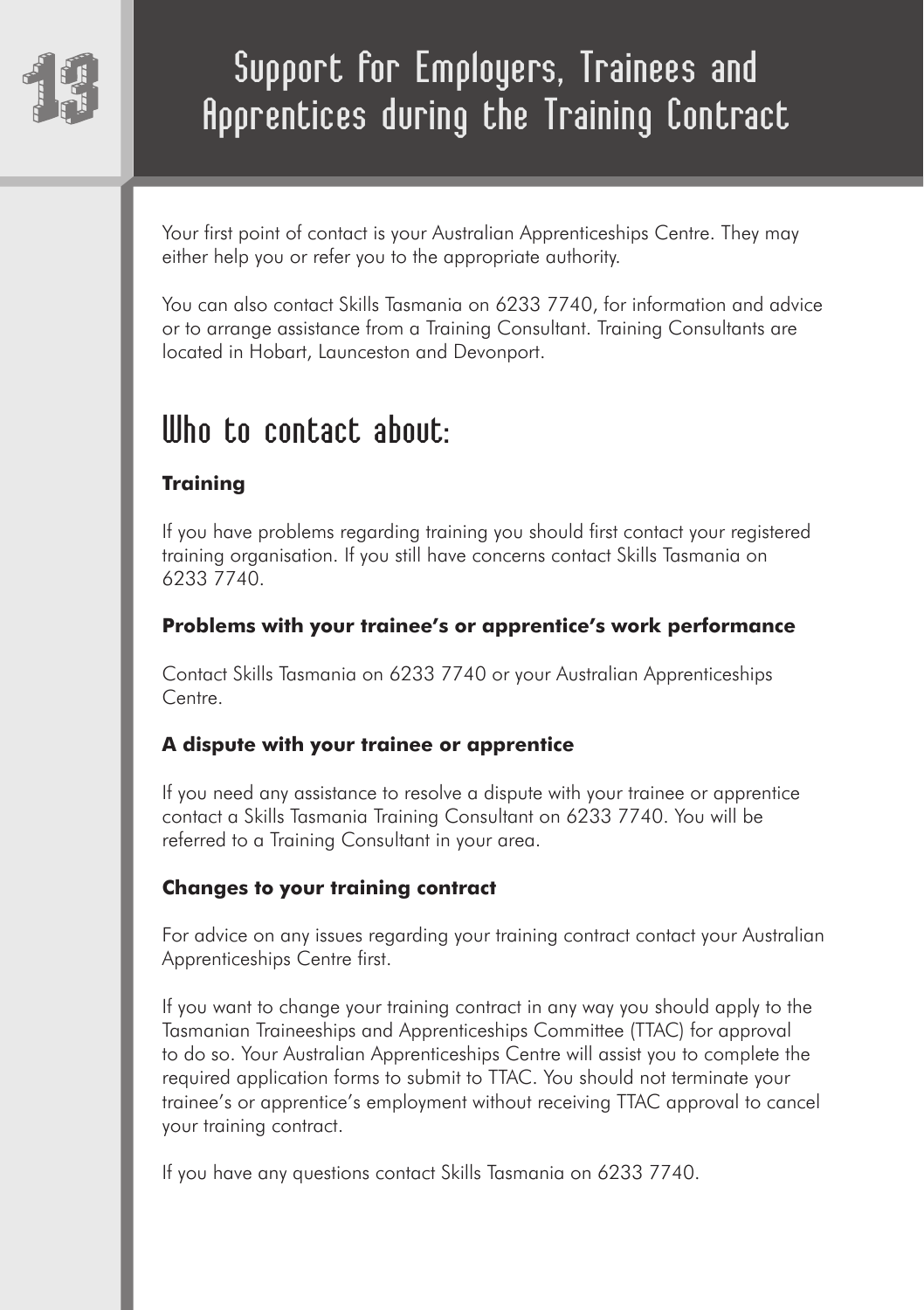

#### **Wages**

You can obtain information on employment conditions and rates of pay for industrial awards by phoning Fair Work Ombudsman on 13 13 94 or by visiting their website at www.fairwork.gov.au. YYou will need to provide them with details of the traineeship or apprenticeship being undertaken such as the qualification and nominal duration.

#### **Australian Government incentives and payments**

Contact your Australian Apprenticeships Centre for information and eligibility.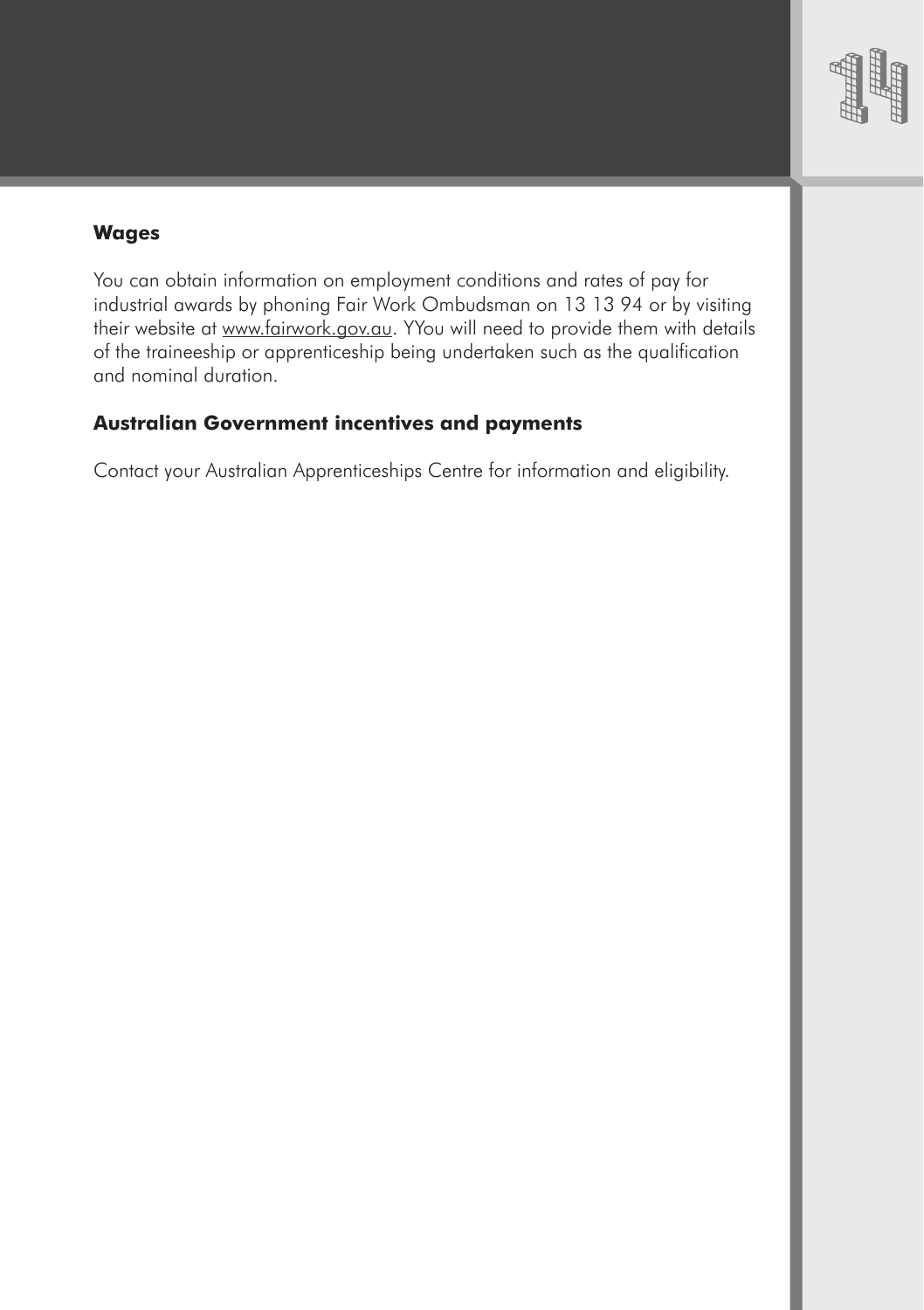

### Who does what in the Australian Apprenticeships System?

### The Tasmanian Traineeships and Apprenticeships Committee (TTAC)

TTAC is a committee set up under the *Training and Workforce Development Act 2013* to manage training contracts between employers and trainees or apprentices.

TTAC has the power to:

- Approve, amend, transfer, suspend or cancel training contracts in accordance with the *Training and Workforce Development Act 2013*.
- Resolve disputes that may arise between employers and trainees or apprentices. Serious disputes may need to be resolved by a formally established TTAC Hearing Panel.

No changes can be made to a training contract without the approval of TTAC.

### Skills Tasmania

Skills Tasmania is the government agency responsible for the administration of your training contract. Skills Tasmania supports the Tasmanian Traineeships and Apprenticeships Committee.

Skills Tasmania:

- Administers training contracts in accordance with the *Training and Workforce Development Act 2013* and TTAC policies and guidelines.
- Provides notification of approval (or non-approval) of your training contract to you, your trainee or apprentice and your registered training organisation.
- Provides any funding that may be available to meet the cost of training.
- Pays travel and accommodation allowances to eligible trainees and apprentices as a contribution to the cost of attending off-the-job training.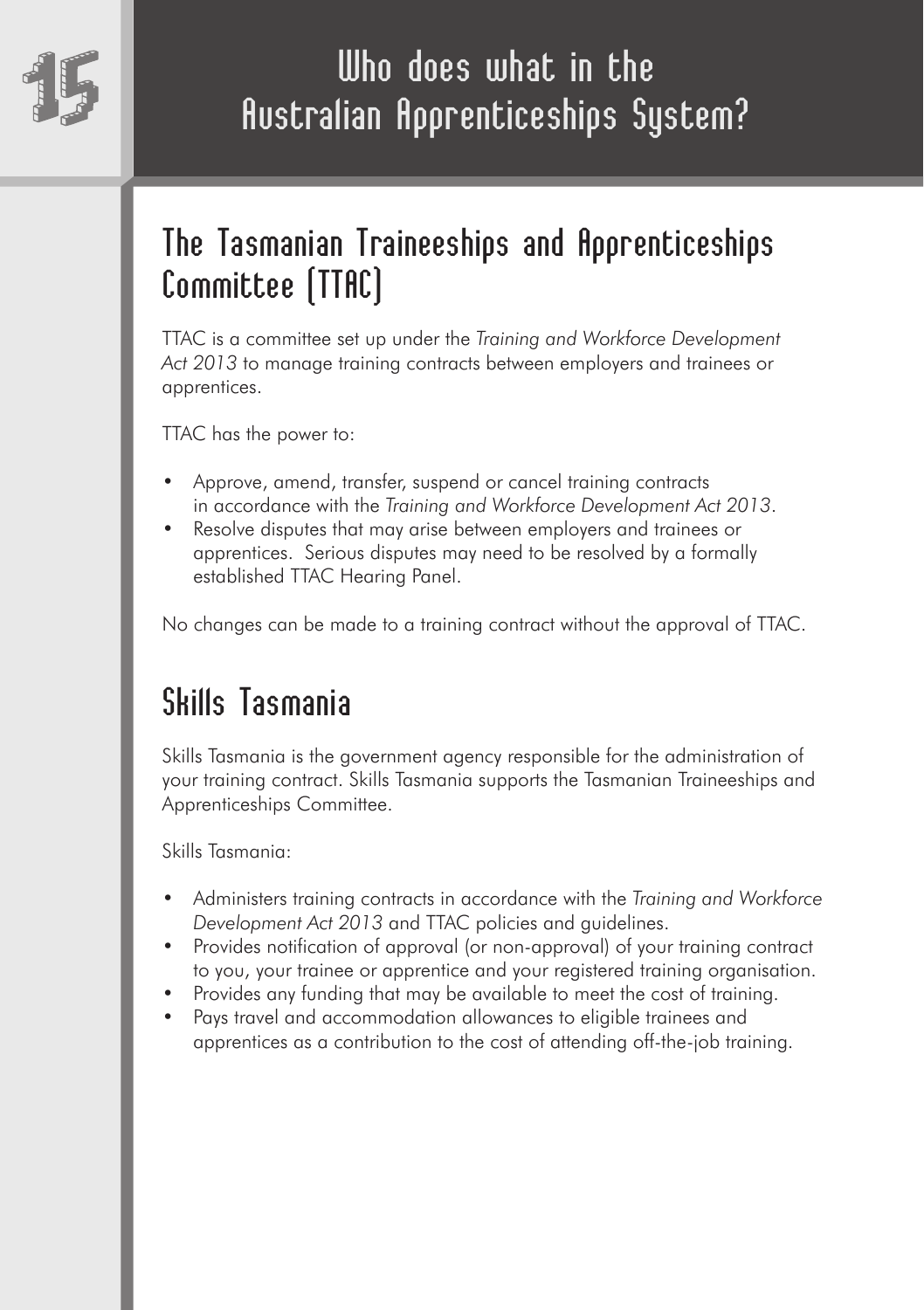

### Australian Apprenticeships Centres

Australian Apprenticeships Centres are contracted by the Australian Government to:

- provide general information on traineeships and apprenticeships
- market traineeships and apprenticeships
- assist in completing and lodging training contracts
- process applications and claims for Australian Government incentives and allowances
- provide support and assistance during the traineeship or apprenticeship to employers, trainees and apprentices

Your Australian Apprenticeships Centre will lodge your completed training contract to Skills Tasmania on your behalf for approval and registration.

### Registered Training Organisations

Registered training organisations are responsible for training delivery and assessment of the qualification named in the training contract and for issuing the qualification.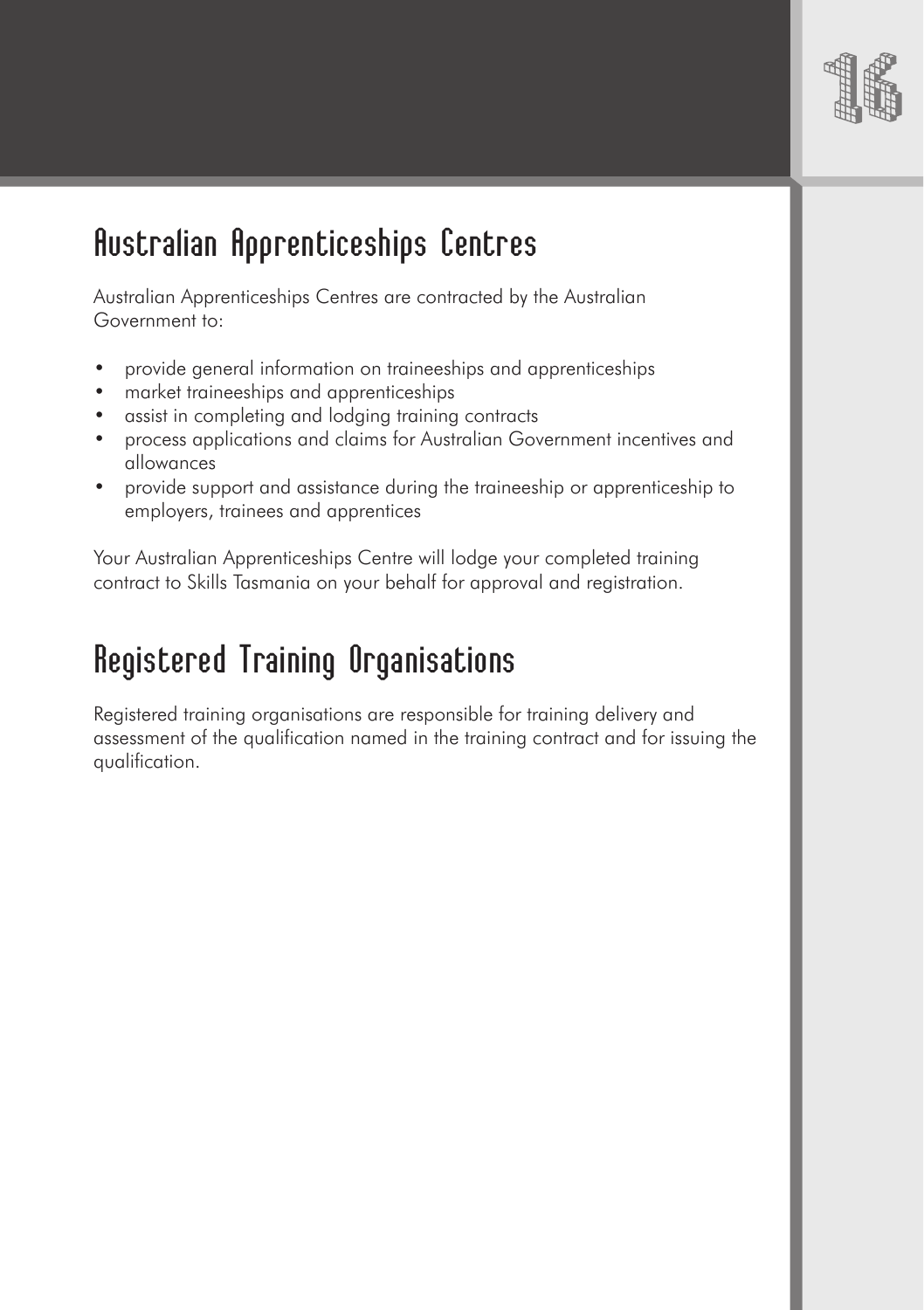

### Who does what in the Australian Apprenticeships System?

### Group Training Organisations

Group training is an employment and training arrangement whereby an organisation employs trainees and apprentices under a training contract and places them with host employers. The organisation undertakes the employer responsibilities for the quality and continuity of the trainees' and apprentices' employment and training. The organisation also manages the additional care and support necessary to achieve the successful completion of the training contract.

#### **Key features of group training:**

To achieve these goals, providers of group training services:

- employ trainees and apprentices and place them with host employers;
- are responsible for meeting the obligations of the employer as outlined in the training contract and managing and monitoring arrangements with host employers; and
- provide for care and support throughout the traineeship or apprenticeship.

#### **Definition of group training organisation**

Group training organisation (GTO) means an organisation which employs trainees and apprentices under a training contract and places them with host employers.

#### **Definition of host employer**

Host Employer means an organisation that hosts, under a written agreement, a trainee or apprentice employed by a group training organisation.

More detailed information on group training organisations operating in Tasmania can be found at www.skills.tas.gov.au/providers/gtos.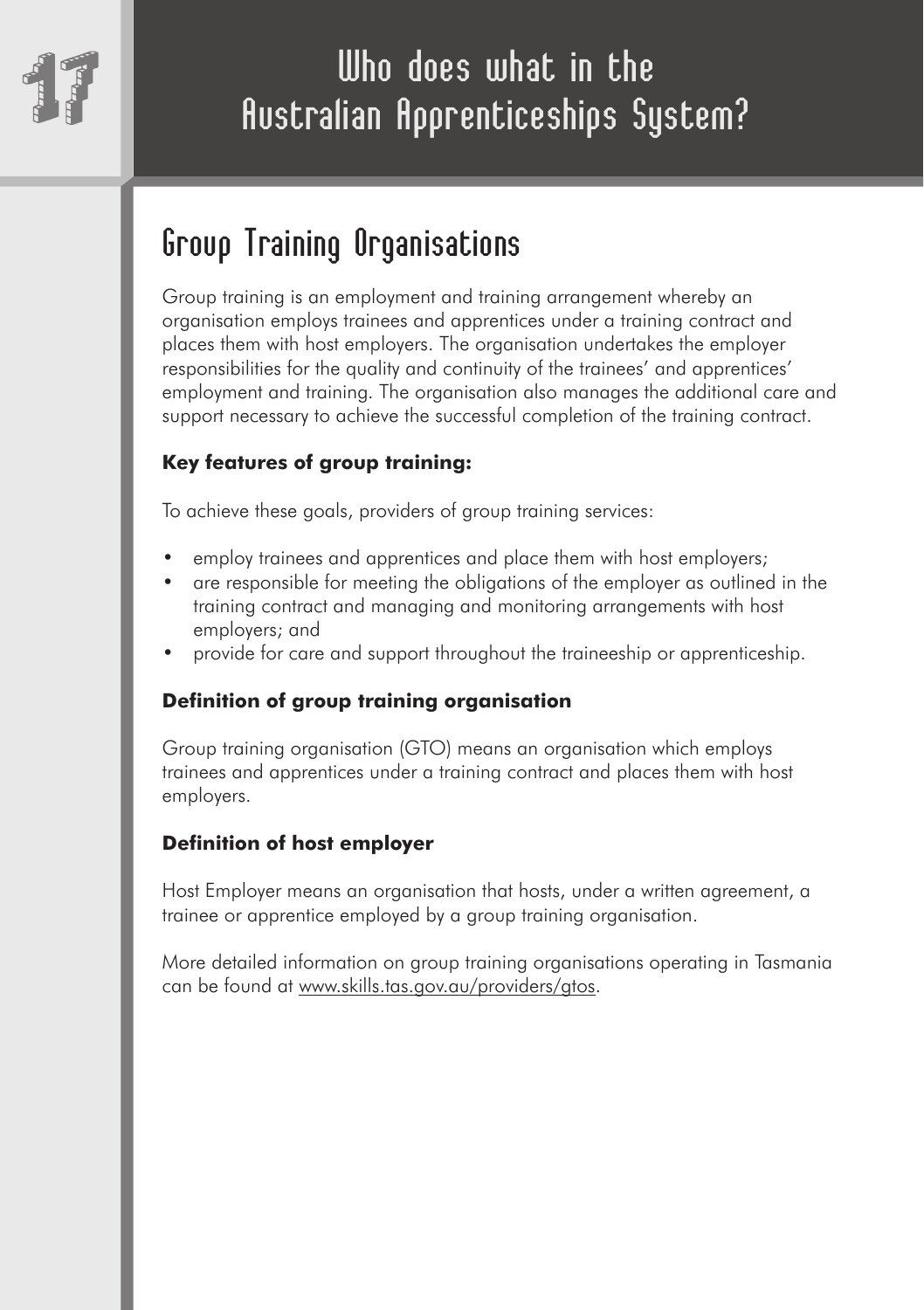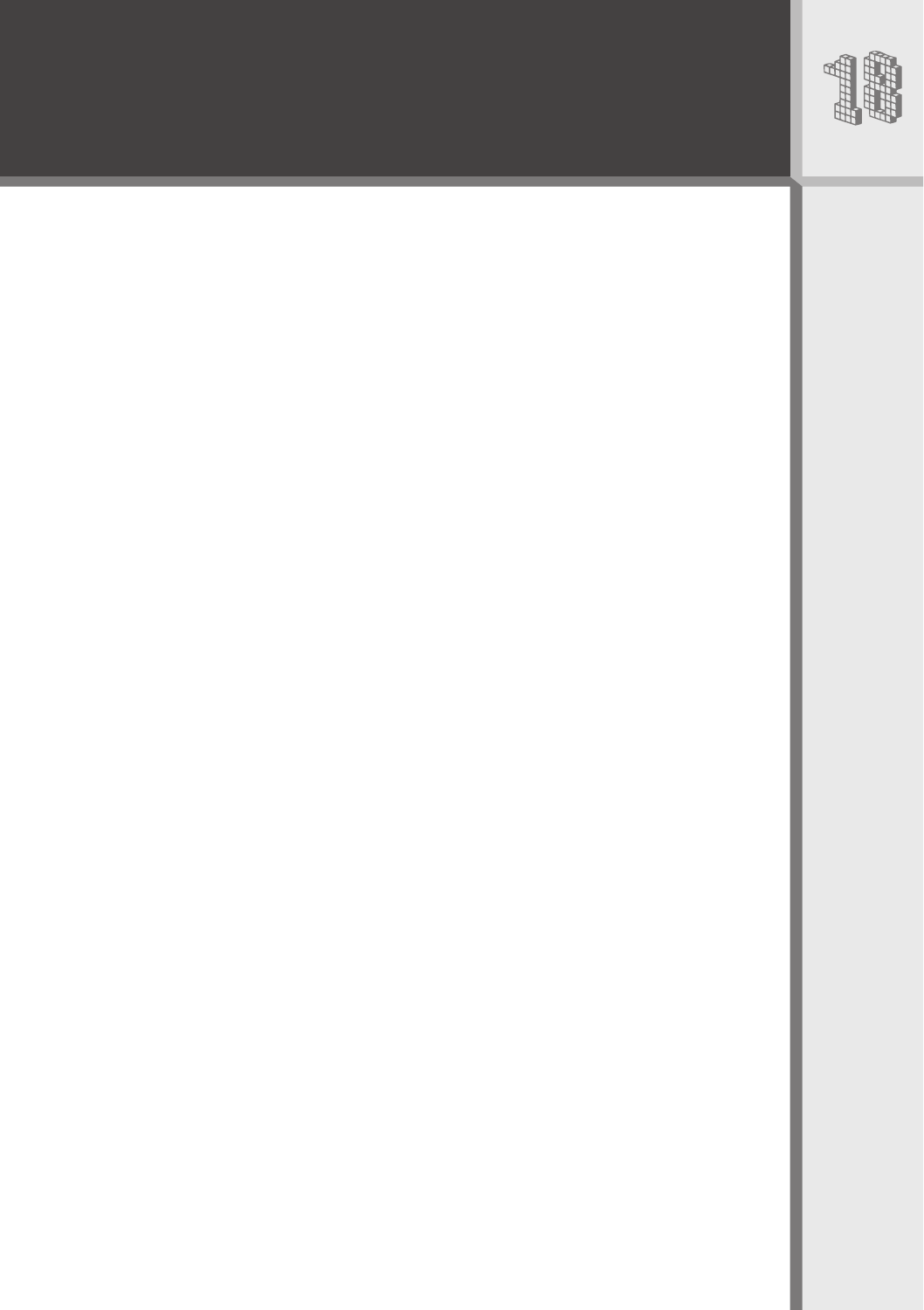

### Important Contacts

You should be aware of who to contact. Your Australian Apprenticeships Centre should be able to give you contact details for each of these.

### Australian Apprenticeships Centre

Your Australian Apprenticeships Centre will lodge the completed training contract to Skills Tasmania on your behalf for approval and registration. Your Australian Apprenticeships Centre will also process your application for Australian Government incentives.

Name of Australian Apprenticeships Centre:

Contact Name:

Contact Phone Number: Contact Phone Number:

### Registered Training Organisation

This is the organisation that you and your trainee or apprentice has selected to be responsible for training delivery and assessment.

Name of Registered Training Organisation:

Contact Name: Contact Phone Number:

### Skills Tasmania

If you need assistance to resolve a dispute with your trainee/apprentice or have any problems with the traineeship or apprenticeship contact Skills Tasmania on 6233 7740. You will be referred to a Training Consultant in your area.